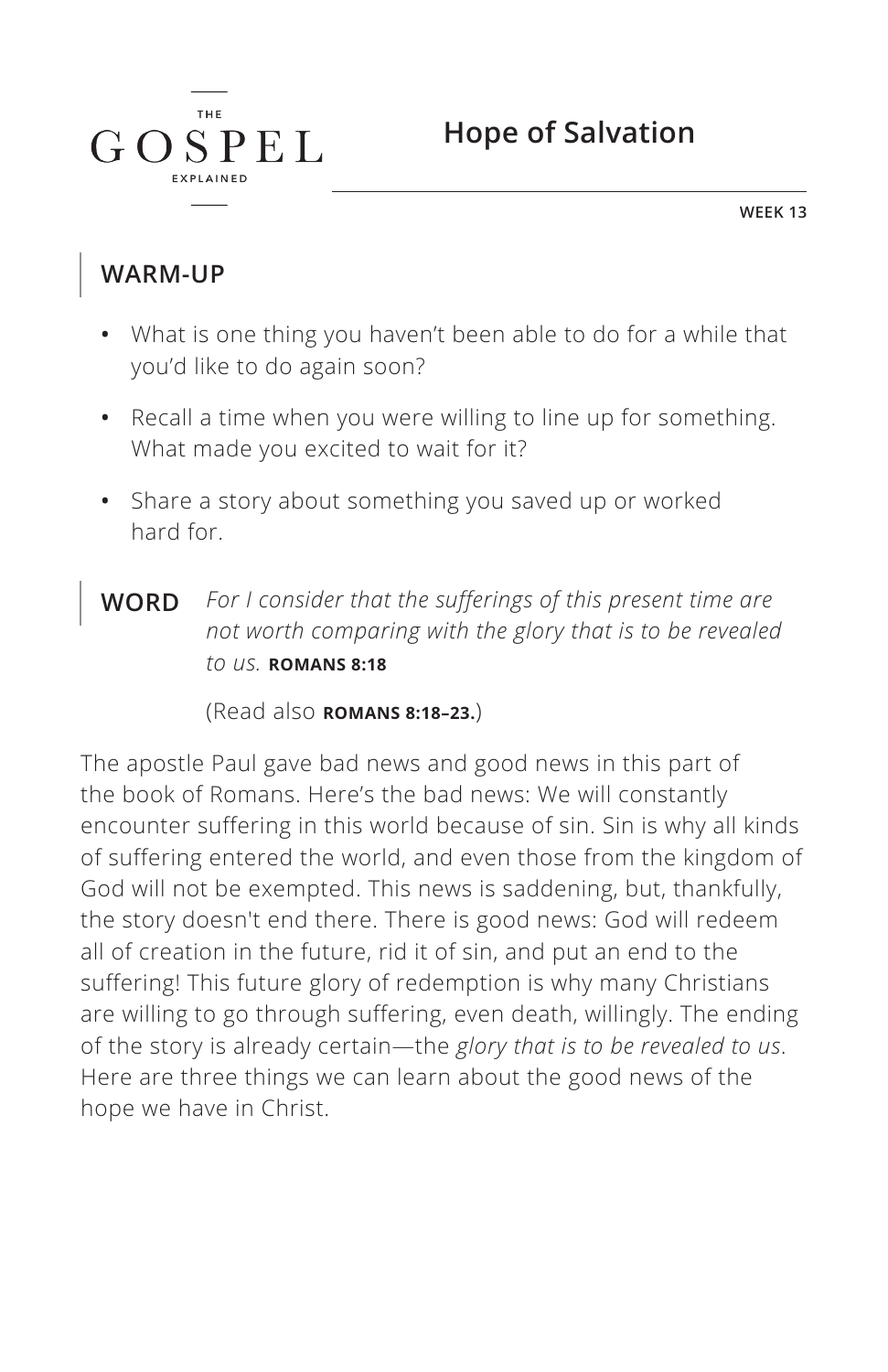### **1 We have hope because God has saved us.**

*For in this hope we were saved. Now hope that is seen is not hope.*  For who hopes for what he sees? **ROMANS 8:24** 

When we receive Jesus Christ as our Lord and Savior, we are not only redeemed from our past and given a new identity as God's children; we are also secured with a glorious future. It's like having our adoption papers signed, and we're just waiting to be taken to our new home with our Heavenly Father. Our salvation assures us of this hope. How did your outlook on life change after you accepted Christ as your Lord and Savior?

### **2 We have hope because the Holy Spirit helps us.**

*Likewise the Spirit helps us in our weakness. For we do not know what to pray for as we ought, but the Spirit himself intercedes for us with groanings too deep for words. ^***ROMANS 8:26**

It is challenging, impossible even, to persevere towards God's plan and purpose without the power of the Holy Spirit. The Holy Spirit strengthens us, encourages us, teaches us to have a biblical mindset of the present, and helps us live according to God's ways. Even when we don't know what to pray for, the Holy Spirit Himself prays for us and guides our prayers according to the will of God. No matter what difficult situation we are in, remember that Jesus sent the Holy Spirit to help us overcome. How has the Holy Spirit helped you have hope during a difficult time?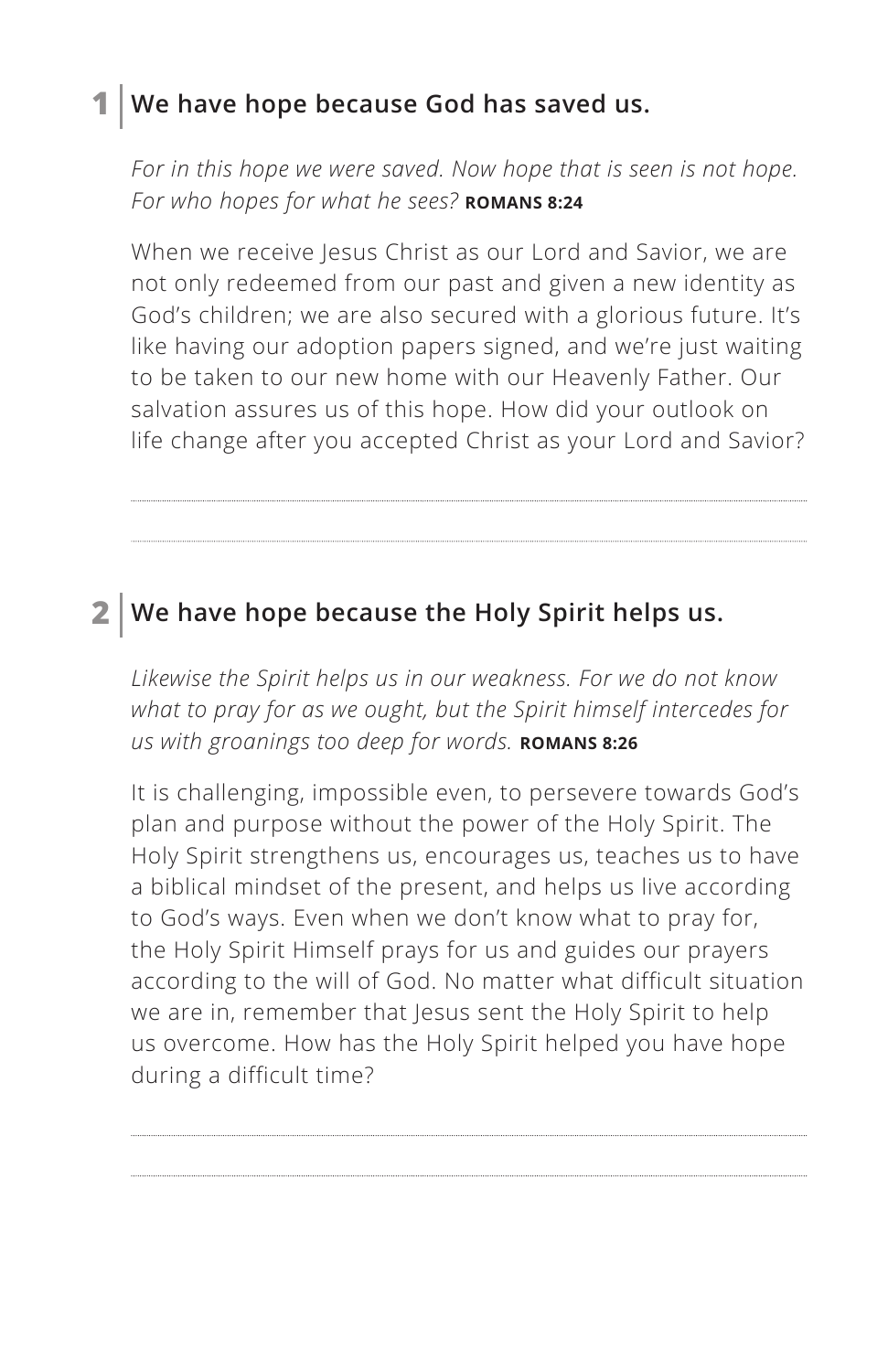## **3 We have hope because we have a glorious future.**

*23And not only the creation, but we ourselves, who have the firstfruits of the Spirit, groan inwardly as we wait eagerly for adoption as sons, the redemption of our bodies. . . . 30And those whom he predestined he also called, and those whom he called he also justified, and those whom he justified he also glorified.* 

#### *^***ROMANS 8:23,30**

(Read also **ROMANS 8:23–30.**)

All the breakthroughs and works of God we are experiencing today are just a foretaste of what God will do in, for, and through us. The apostle Paul explains in this passage that the greatest days of God's goodness await us. There will be a new heaven and a new earth. Believers will be resurrected with glorified bodies and we will experience eternal life. Suffering has a time limit. Instead of focusing on the darkness of the present, we can look forward to our glorious future with great expectation. When today seems hopeless and impossible, look beyond today; God's promise is sure. How has this hope changed the way you see your past and live in the present?

# **APPLICATION**

- **•** What are the areas in your life where you find it most difficult to persevere? Surrender these concerns to God in prayer.
- **•** What promises are you holding on to from the Lord? What verses in the Bible remind you of these?
- **•** Who among your friends and family needs encouragement to persevere or to know about the hope God offers? Commit to pray and find opportunities to preach the gospel to him or her.